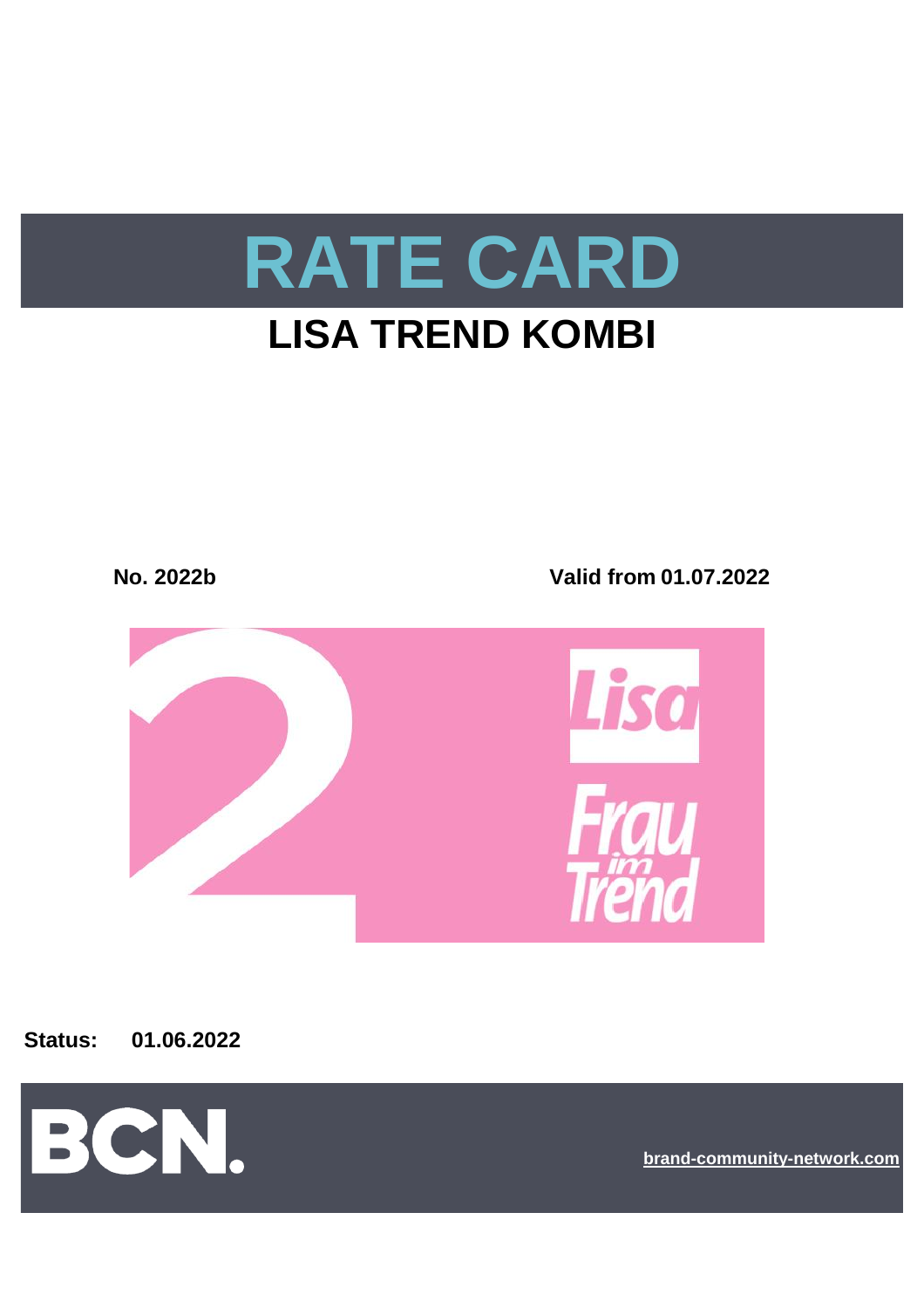

# **PUBLISHER'S DATA**

Hubert Burda Media Holding Commerzbank AG München BIC: DRES DEFF 680 Arabellastraße 23 UniCredit Bank AG

### **Offenburg**

D-77652 Offenburg

### **Print Management/Placement**

AdTech Factory GmbH Hauptstraße 127 D-77652 Offenburg P +49 781 84 3731 [gregor.doerflinger@adtechfactory.com](mailto:gregor.doerflinger@adtechfactory.com)

### **Ad Management/Order Management**

AdTech Factory GmbH Hauptstraße 127 D-77652 Offenburg **Terms and conditions:** P +49 781 84 2708 [orders@adtechfactory.com](mailto:orders@adtechfactory.com)

## **Frequency of publication & Technical data:**

**on sale date** weekly Wednesday/Friday duon-portal.de/

**Offenburg** PZN: 500015

### Publisher: **Bank accounts: Bank accounts: Bank accounts:**

Kommanditgesellschaft IBAN: DE54 6808 0030 0723 4120 00 D-81925 München IBAN: DE19 7002 0270 0015 0249 05 BIC: HYVEDEMMXXX

### Hauptstraße 130 **Terms of payment:**

Invoices are due in net 30 days after the invoice date. The publisher guarantees a 2 per cent discount for advance payments, provided that the invoice amount is submitted on the publication date of the issue in which the advertisement is published at the latest and no older invoices are outstanding. In the event that the payment target is exceeded, default interest pursuant to Clause 11 of the Terms and Conditions of 5 per cent is calculated based on the respective base rate pursuant to Section 1 (1) of the German Discount Rate Transition Law (Diskontsatz-Überleitungs-Gesetz– DÜG). All prices are net prices. The statutory value-added tax is added. Direct debit is possible.

All ad orders are exclusively carried out pursuant to the General Terms and Conditions. These have to be requested directly from BCN or can be viewed online at:

[brand-community-network.com/terms-conditions](https://bcn.burda.com/terms-conditions)

For current and binding technical data, log onto duon-portal.de. Also available as PDF download.

### **Place of publication Delivery of printer's copy:**

Please upload all copies electronically to duon-portal.de. For support please e-mail support@duon-portal.de or call +49 40 37 41 17 50.

### **General legal notice:**

The warranty claims specified in the publishers' general terms and conditions apply only when the certified technical requirements and standards published on the DUON portal have been fulfilled as well as the delivery has been carried out via the DUON portal. This also holds

### **Online advertisement booking:**

[obs-portal.de/](https://www.obs-portal.de/) The current, binding technical advertisement bookings can also be sent via the online booking system:

BCN.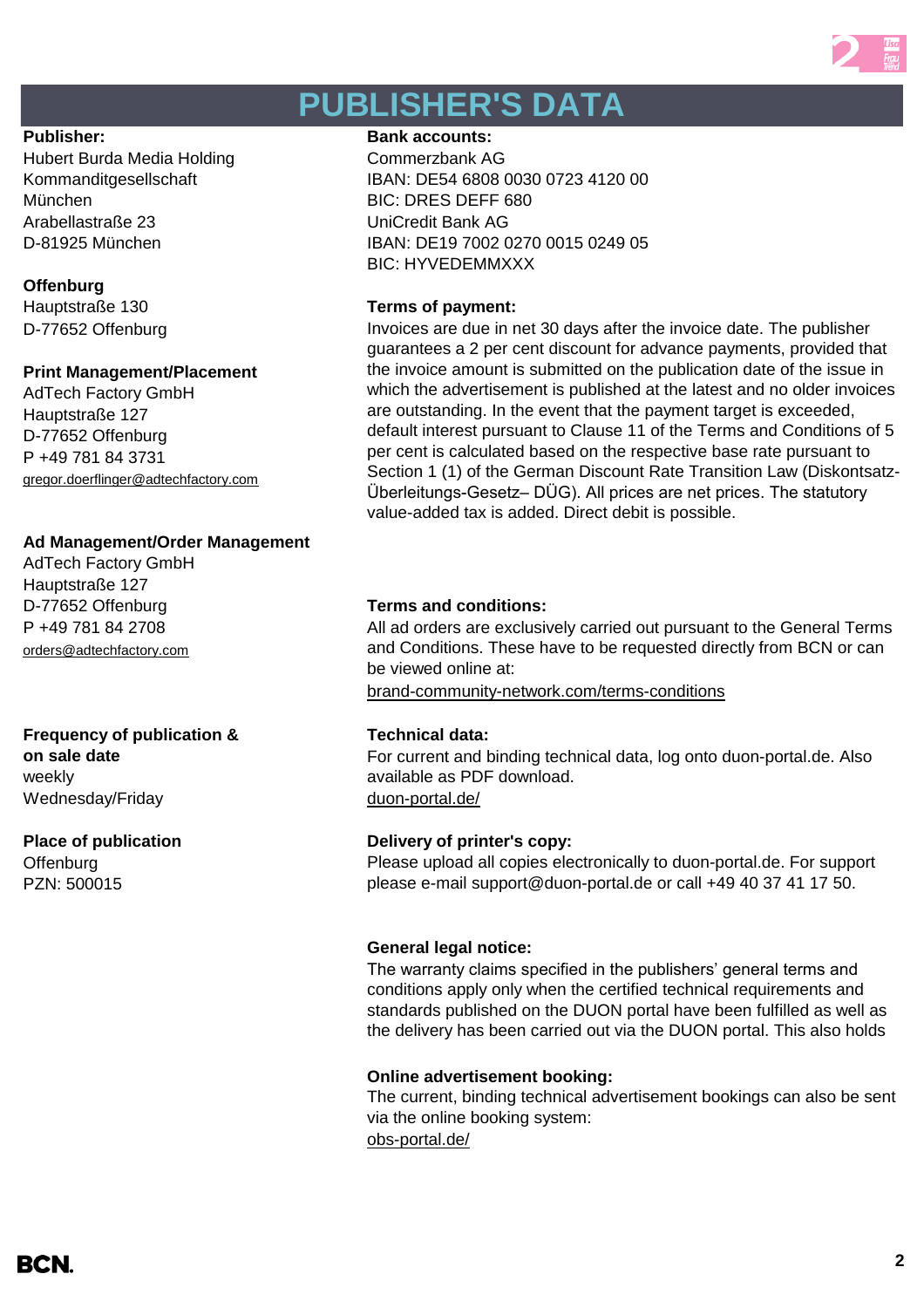# **RATES & FORMATS**

| <b>Bleed format*</b><br><b>FRAU IM TREND</b><br><b>LISA</b> | <b>Rate</b> |
|-------------------------------------------------------------|-------------|
| 446 x 287<br>446 x 310<br>$2/1$ page                        | 88,400 €    |
| $1/1$ page<br>223 x 310<br>223 x 287                        | 41,200€     |
| $3/4$ page<br>167 x 310<br>164 x 287                        | 35,300€     |
| 2/3 page vertical<br>148 x 310<br>146 x 287                 | 32,100€     |
| 2/3 page horizontal<br>223 x 189<br>223 x 206               | 32,100€     |
| 1/2 page vertical<br>110 x 310<br>109 x 287                 | 30,000€     |
| 1/2 page horizontal<br>223 x 141<br>223 x 155               | 30,000€     |
| 1/3 page vertical<br>74 x 310<br>72 x 287                   | 21,900€     |
| 1/3 page horizontal<br>223 x 103<br>223 x 93                | 21,900€     |
| 1/4 page vertical<br>56 x 310<br>53 x 287                   | 17,300 €    |
| 1/4 page horizontal<br>223 x 69<br>$223 \times 78$          | 17,300 €    |

\*width x hight in mm

The reduced combination special price for the combination of advertisements is based on a comparison of separate advertisement bookings.

### **Requirements:**

1. To this end, the advertisements of an advertiser with an identical product/creation in the same format must appear in all magazines in parallel issues.

2. The combination special price cannot be guaranteed for special placements and can only be applied to the formats outlined here.

## **Further information can be found in the media data.**

### **Advertorials:**

Formats and prices for advertorials created by the editorial team on request. For more information, please visit [brand-community-network.d](https://bcn.burda.com/advertisingsolutions/print/native-ads)e/advertisingsolutions/print/native-ads

### **Fixed placements:**

Agreed fixed placements (e.g. first for a business line, commodity group, etc.) entitle the publisher to bill a placement surcharge.

## **Consecutive Ads:**

Surcharge on two or more adverts on consecutive partial-page ads: 10%

### **Discount in %** 5.3%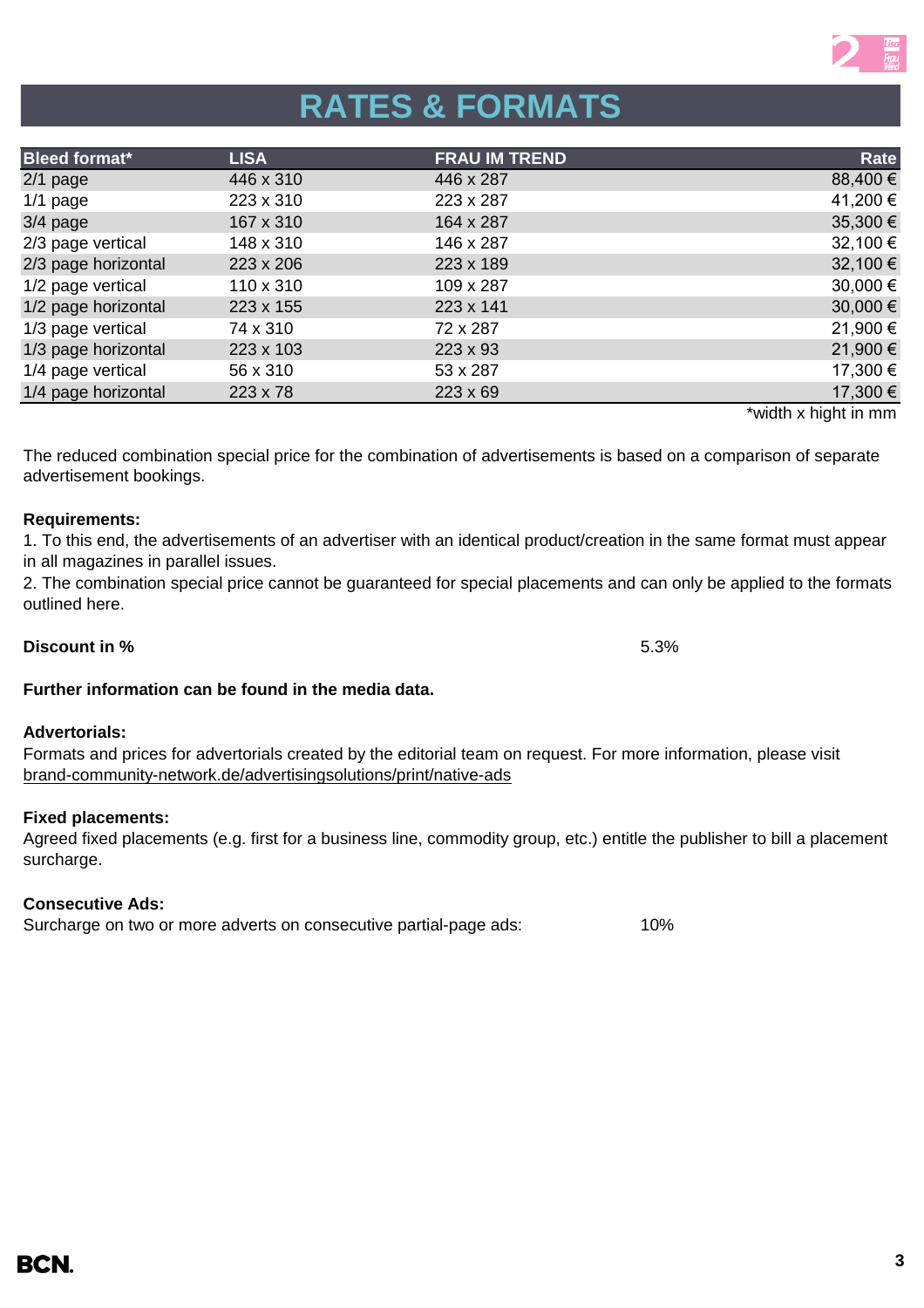

# **SCHEDULE**

| The BCN topic preview tool provides you with attractive themes or specials: |          | brand-community-network.com/topic-preview-tool |                            |                               |
|-----------------------------------------------------------------------------|----------|------------------------------------------------|----------------------------|-------------------------------|
| No.<br>On sale date LISA                                                    |          | On sale date FIT                               | <b>Closing/ copy date*</b> | <b>Special closing date**</b> |
| 2/22                                                                        | 05.01.22 | 07.01.22                                       | 15.12.21                   | 19.11.21                      |
| 3/22                                                                        | 12.01.22 | 14.01.22                                       | 22.12.21                   | 26.11.21                      |
| 4/22                                                                        | 19.01.22 | 21.01.22                                       | 29.12.21                   | 03.12.21                      |
| 5/22                                                                        | 26.01.22 | 28.01.22                                       | 05.01.22                   | 10.12.21                      |
| 6/22                                                                        | 02.02.22 | 04.02.22                                       | 12.01.22                   | 17.12.21                      |
| $7/22$                                                                      | 09.02.22 | 11.02.22                                       | 19.01.22                   | 24.12.21                      |
| 8/22                                                                        | 16.02.22 | 18.02.22                                       | 26.01.22                   | 31.12.21                      |
| 9/22                                                                        | 23.02.22 | 25.02.22                                       | 02.02.22                   | 07.01.22                      |
| 10/22                                                                       | 02.03.22 | 04.03.22                                       | 09.02.22                   | 14.01.22                      |
| 11/22                                                                       | 09.03.22 | 11.03.22                                       | 16.02.22                   | 21.01.22                      |
| 12/22                                                                       | 16.03.22 | 18.03.22                                       | 23.02.22                   | 28.01.22                      |
| 13/22                                                                       | 23.03.22 | 25.03.22                                       | 02.03.22                   | 04.02.22                      |
| 14/22                                                                       | 30.03.22 | 01.04.22                                       | 09.03.22                   | 11.02.22                      |
| 15/22                                                                       | 06.04.22 | 08.04.22                                       | 16.03.22                   | 18.02.22                      |
| 16/22                                                                       | 12.04.22 | 14.04.22                                       | 22.03.22                   | 25.02.22                      |
| 17/22                                                                       | 20.04.22 | 22.04.22                                       | 23.03.22                   | 04.03.22                      |
| 18/22                                                                       | 27.04.22 | 29.04.22                                       | 30.03.22                   | 11.03.22                      |
| 19/22                                                                       | 04.05.22 | 06.05.22                                       | 06.04.22                   | 18.03.22                      |
| 20/22                                                                       | 11.05.22 | 13.05.22                                       | 13.04.22                   | 25.03.22                      |
| 21/22                                                                       | 18.05.22 | 20.05.22                                       | 20.04.22                   | 01.04.22                      |
| 22/22                                                                       | 25.05.22 | 27.05.22                                       | 27.04.22                   | 08.04.22                      |
| 23/22                                                                       | 01.06.22 | 03.06.22                                       | 04.05.22                   | 14.04.22                      |
| 24/22                                                                       | 08.06.22 | 10.06.22                                       | 11.05.22                   | 22.04.22                      |
| 25/22                                                                       | 15.06.22 | 17.06.22                                       | 18.05.22                   | 29.04.22                      |
| 26/22                                                                       | 22.06.22 | 24.06.22                                       | 25.05.22                   | 06.05.22                      |
| 27/22                                                                       | 29.06.22 | 01.07.22                                       | 01.06.22                   | 13.05.22                      |
| 28/22                                                                       | 06.07.22 | 08.07.22                                       | 08.06.22                   | 20.05.22                      |
| 29/22                                                                       | 13.07.22 | 15.07.22                                       | 15.06.22                   | 27.05.22                      |
| 30/22                                                                       | 20.07.22 | 22.07.22                                       | 22.06.22                   | 03.06.22                      |
| 31/22                                                                       | 27.07.22 | 29.07.22                                       | 29.06.22                   | 10.06.22                      |
| 32/22                                                                       | 03.08.22 | 05.08.22                                       | 06.07.22                   | 17.06.22                      |
| 33/22                                                                       | 10.08.22 | 12.08.22                                       | 13.07.22                   | 24.06.22                      |
| 34/22                                                                       | 17.08.22 | 19.08.22                                       | 20.07.22                   | 01.07.22                      |
| 35/22                                                                       | 24.08.22 | 26.08.22                                       | 27.07.22                   | 08.07.22                      |
| 36/22                                                                       | 31.08.22 | 02.09.22                                       | 03.08.22                   | 15.07.22                      |
| 37/22                                                                       | 07.09.22 | 09.09.22                                       | 10.08.22                   | 22.07.22                      |
| 38/22                                                                       | 14.09.22 | 16.09.22                                       | 17.08.22                   | 29.07.22                      |
| 39/22                                                                       | 21.09.22 | 23.09.22                                       | 24.08.22                   | 05.08.22                      |
| 40/22                                                                       | 28.09.22 | 30.09.22                                       | 31.08.22                   | 12.08.22                      |
| 41/22                                                                       | 05.10.22 | 07.10.22                                       | 07.09.22                   | 19.08.22                      |
| 42/22                                                                       | 12.10.22 | 14.10.22                                       | 14.09.22                   | 26.08.22                      |
| 43/22                                                                       | 19.10.22 | 21.10.22                                       | 21.09.22                   | 02.09.22                      |
| 44/22                                                                       | 26.10.22 | 28.10.22                                       | 28.09.22                   | 09.09.22                      |
| 45/22                                                                       | 02.11.22 | 04.11.22                                       | 05.10.22                   | 16.09.22                      |
| 46/22                                                                       | 09.11.22 | 11.11.22                                       | 12.10.22                   | 23.09.22                      |
| 47/22                                                                       | 16.11.22 | 18.11.22                                       | 19.10.22                   | 30.09.22                      |
| 48/22                                                                       | 23.11.22 | 25.11.22                                       | 26.10.22                   | 07.10.22                      |
| 49/22                                                                       | 30.11.22 | 02.12.22                                       | 02.11.22                   | 14.10.22                      |
| 50/22                                                                       | 07.12.22 | 09.12.22                                       | 09.11.22                   | 21.10.22                      |
| 51/22                                                                       | 14.12.22 | 16.12.22                                       | 15.11.22                   | 28.10.22                      |
| 52/22                                                                       | 20.12.22 | 22.12.22                                       | 22.11.22                   | 04.11.22                      |
| 01/23                                                                       | 28.12.22 | 30.12.22                                       | 30.11.22                   | 11.11.22                      |

\* Closing, cancellation and delivery date for printer's copies

\*\* Closing and cancellation date for ad specials, format specials, preferential an fixed placements